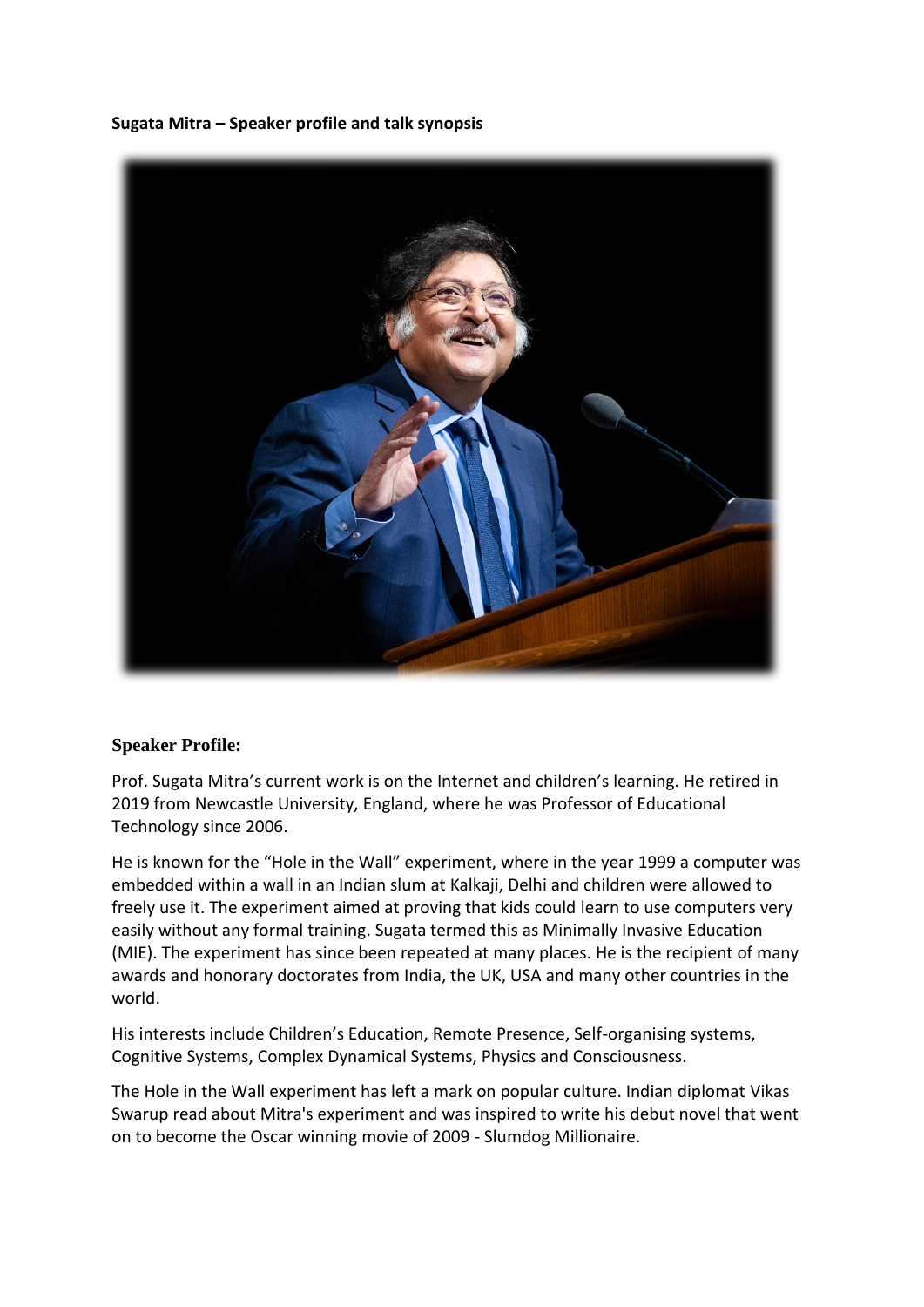Prof. Mitra is a PHD in Physics credited with more that 25 inventions in the area of cognitive science and educational technology. He was conferred the prestigious Dewang Mehta Award from the Government of India for Innovation in Information Technology in the year 2003. Amongst many other awards, he was awarded the 1 million dollar TED Prize in 2013.

Starting with molecular orbital computation in the 1970s, Mitra discovered that the structure of organic molecules determine their function more than the constituent atoms.

After a Ph.D. in Solid State Physics from the IIT, Delhi, he went on to research energy storage systems, first at the Centre for Energy Studies in the IIT and then at the Technische Universität, Vienna, Austria. This resulted in a new design for Zinc-Chlorine batteries.

His interests in the flow of electricity through biological systems, a consequence of his Ph.D. research on exciton dissociation in organic semiconductors, led on to a seminally speculative paper on why the human sense organs are located where they are.

His interest in computer networking led him towards the emerging systems in printing in the 1980s. He set up India's first local area network based newspaper publishing system in 1984 and went on to predict the desktop publishing industry. This in turn led to the invention of LAN based database publishing and he created the "Yellow Pages" industry in India and Bangladesh.

His interest in the human mind once again led him into the areas of learning and memory and he was amongst the first in the world to show that simulated neural networks can help decipher the mechanisms of Alzheimer's disease.

He was amongst the first people in the world to invent Voluntary Perception Recording (a continuously variable voting machine) and a hyperlinked computing environment in 1990, several years ahead of the Internet.

Professor Mitra's work at NIIT created the first curricula and pedagogy for that organisation, followed by years of research on learning styles, learning devices, several of them now patented, multimedia and new methods of learning. Culminating and, perhaps, towering over his previous work, are his "hole in the wall" experiments with children's learning. Since 1999, he has convincingly demonstrated that groups of children, irrespective of who or where they are, can learn to use computers and the Internet on their own using public computers in open spaces such as roads and playgrounds. He brought these results to England in 2006 and invented Self Organised Learning Environments (SOLE), now in use throughout the world. In 2009, he created the Granny Cloud, of teachers who interact with children over the Internet.

Since the 1970s, Professor Mitra's publications and work has resulted in training and development of perhaps a million young Indians, amongst them some of the poorest children in the world.

In 2013, he was awarded the first \$1 million TED prize, to put his educational ideas together to create seven laboratories called 'Schools in the Cloud'. Here he studied learning as emergent phenomena in an educational self-organising system. These results question the ideas of curriculum, examinations and the meaning of 'knowing' itself in the Internet world of the 21<sup>st</sup> century.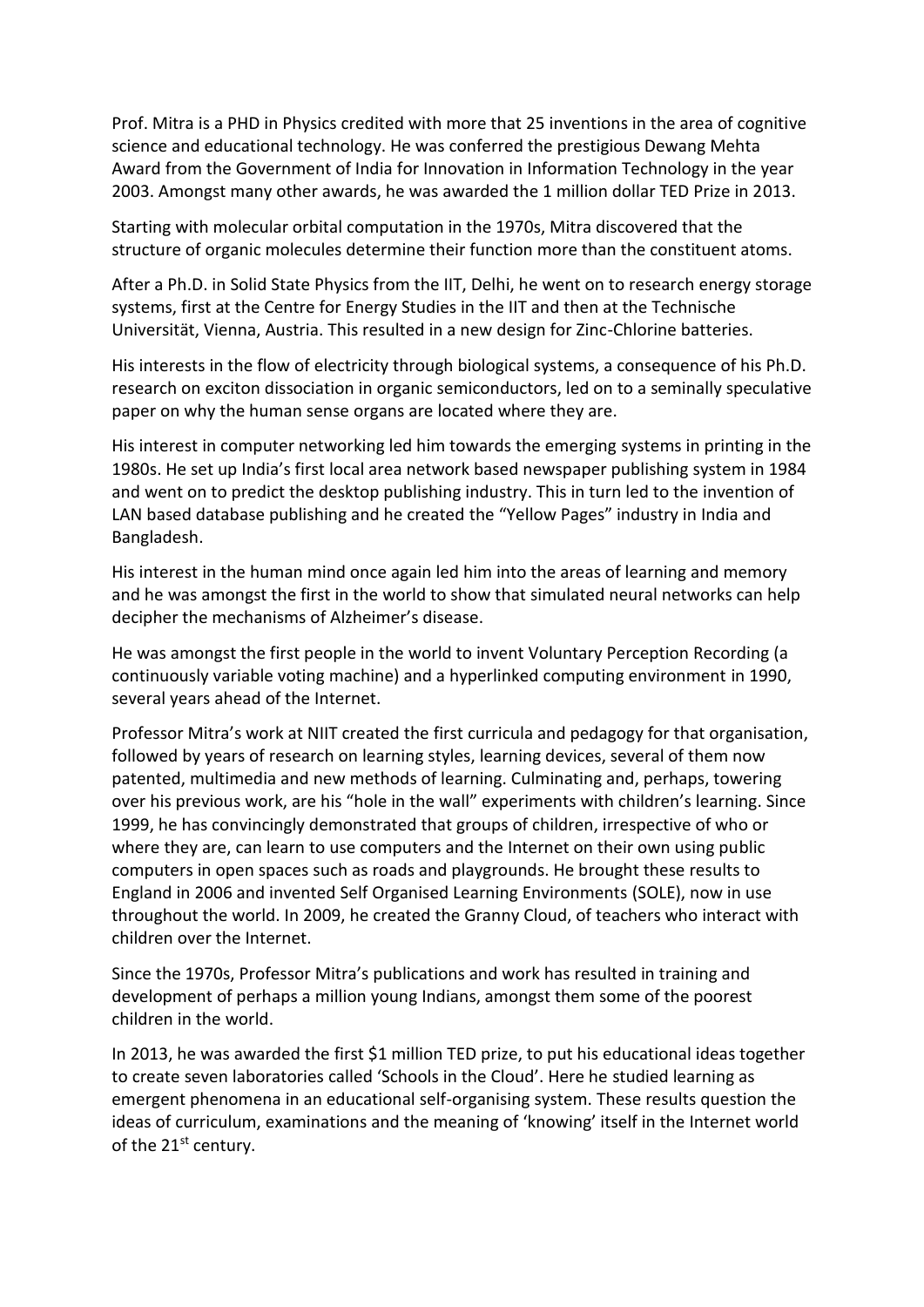The effects of Sugata Mitra's work on the lives of people and the economy of countries can only be guessed at.